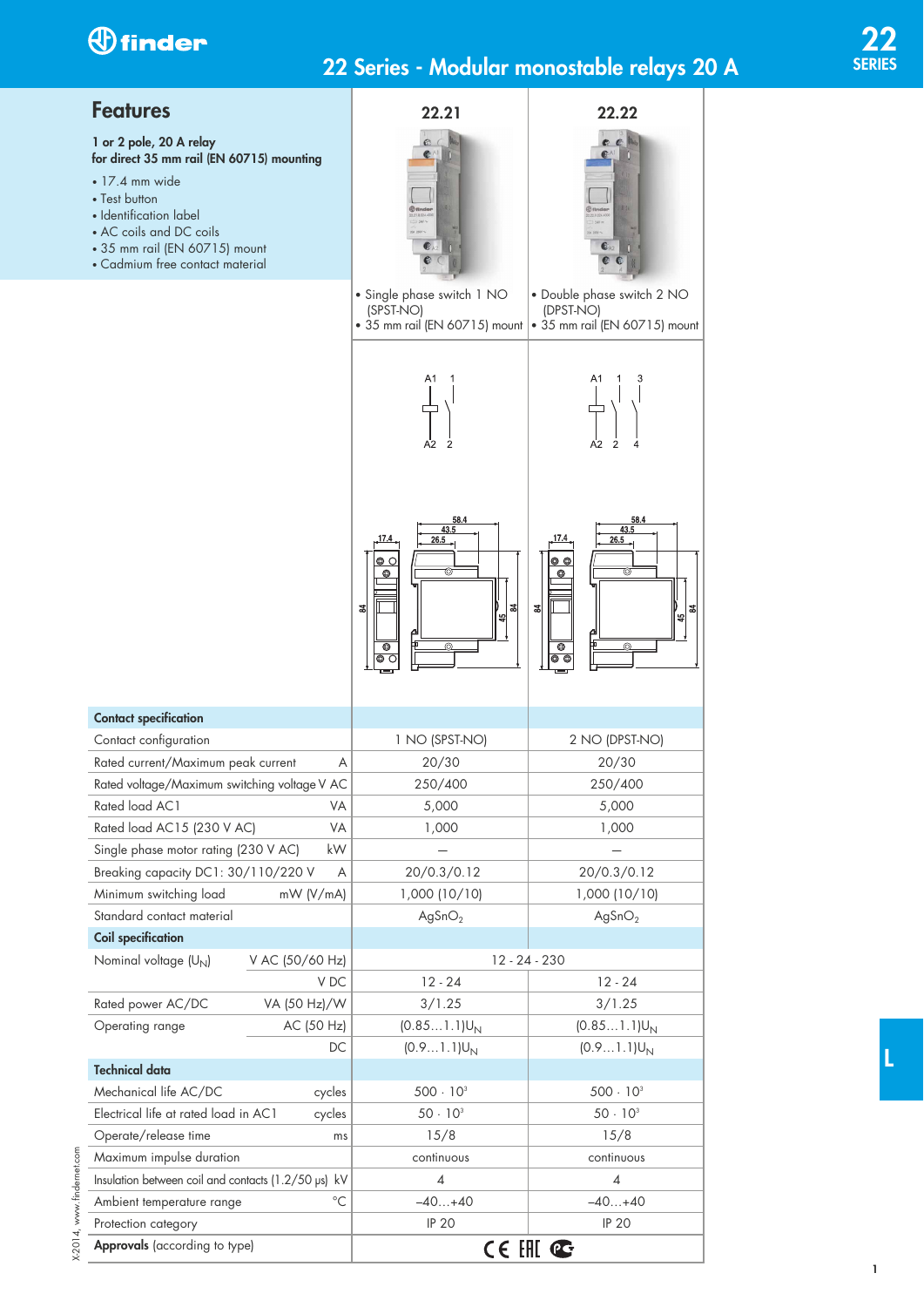

# 22 Series - Modular monostable relays 20 A

# *<u>Ofinder</u>*

1 or 2 pole, 20 A relay for direct 35 mm rail (EN 60715) mounting

- 17.4 mm wide
- Test button
- Identification label

Contact specification Contact configuration

Standard contact material

Maximum impulse duration

Approvals (according to type)

Protection category

Ambient temperature range  $^{\circ}$ C

Coil specification

Technical data

- AC coils and DC coils
- 35 mm rail (EN 60715) mount





 $-40...+40$   $-40...+40$ 

CE EHI C

IP 20 IP 20

L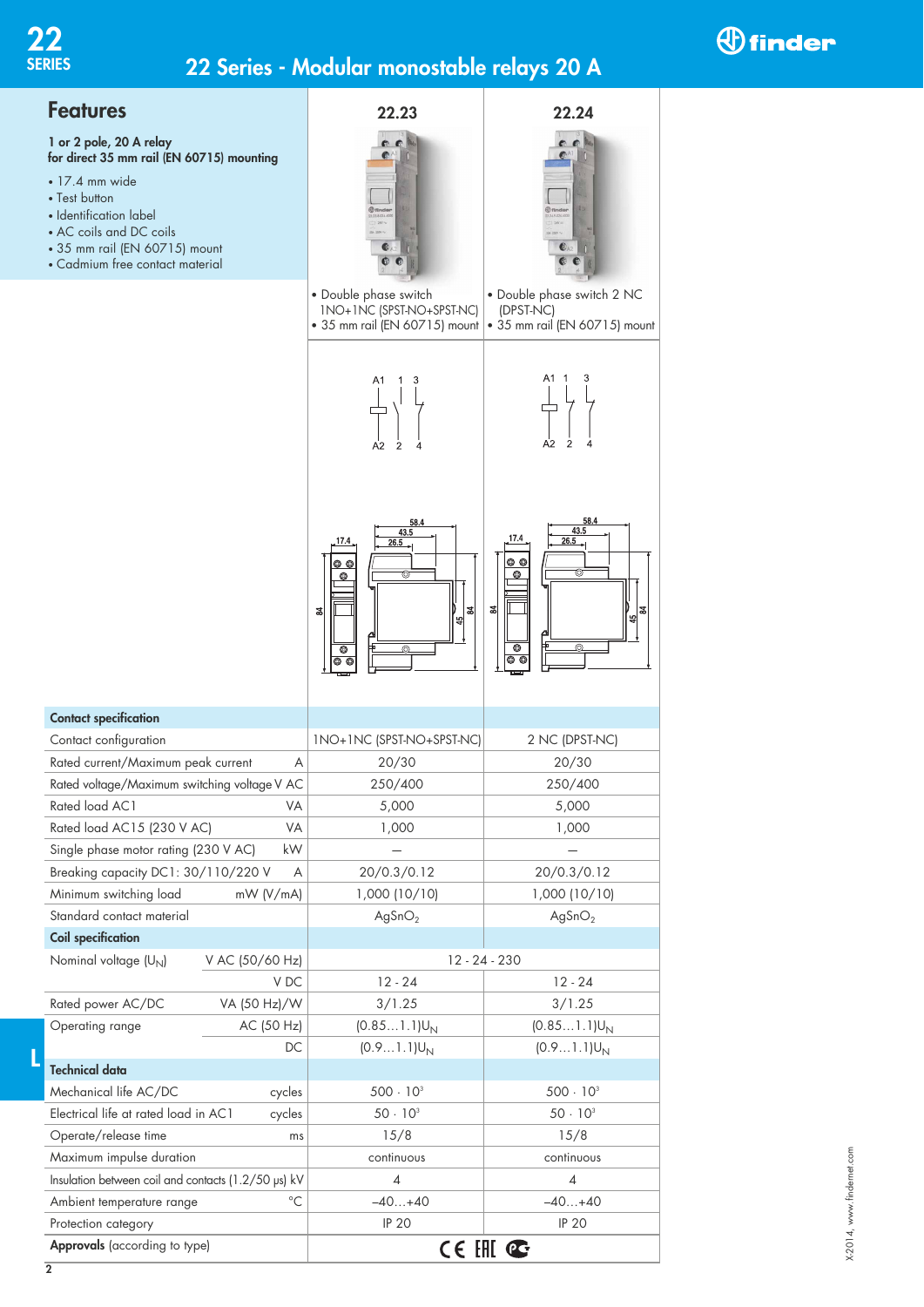*<u>Ofinder</u>* 

### Ordering information

Example: 22 series 35 mm rail mount relay, 1 NO (SPST-NO) 20 A contact, coil rated 24 V DC, contact material AgSnO<sub>2</sub>.



### Technical data

|                               | <b>Contact specifications</b>    |                    |                |                          |                |             |
|-------------------------------|----------------------------------|--------------------|----------------|--------------------------|----------------|-------------|
| Nominal rate lamps            |                                  |                    |                |                          |                |             |
|                               | incandescent (230V)              | W                  | 1,000          |                          |                |             |
|                               | compensated fluorescent (230V) W |                    | 360            |                          |                |             |
| <b>Insulation</b>             |                                  |                    |                |                          |                |             |
| Dielectric strength           |                                  |                    |                |                          |                |             |
|                               | between supply and contacts VAC  |                    | 3,500          |                          |                |             |
|                               | between open contacts            | V AC               | 2,000          |                          |                |             |
|                               | between adjacent contacts        | V AC               | 2,000          |                          |                |             |
| Other data                    |                                  |                    |                |                          |                |             |
| Bounce time: NO / NC<br>ms    |                                  |                    | 5/10           |                          |                |             |
| Power lost to the environment |                                  |                    |                |                          |                |             |
|                               | without contact current          | W                  | 1.2            |                          |                |             |
| with rated current<br>W       |                                  | 3.2 (22.21, 22.23) |                | 5.2 (22.22, 22.24)       |                |             |
| Screw torque<br>Nm            |                                  | 0.8<br>0.8         |                |                          |                |             |
| Max. wire size                |                                  | Coil terminals     |                | <b>Contact terminals</b> |                |             |
|                               |                                  | solid cable        | stranded cable | solid cable              | stranded cable |             |
|                               |                                  | mm <sup>2</sup>    | 1x4 / 2x2.5    | 1x2.5 / 2x2.5            | 1x6 / 2x6      | 1x6 / 2x4   |
|                               |                                  | <b>AWG</b>         | 1x12 / 2x14    | 1x14 / 2x14              | 1x10 / 2x10    | 1x10 / 2x12 |

If the coil is operated for a prolonged period of time, adequate ventilation of the relays must be provided - suggested gap of 9 mm between adjacent relays.

### Coil specifications

DC version data

| Nominal | Coil  |                             | Operating range     | Resistance   C | Consumption          | Nominal        | Coil  |                     | Operating range       | Resistance Consumption |                     |
|---------|-------|-----------------------------|---------------------|----------------|----------------------|----------------|-------|---------------------|-----------------------|------------------------|---------------------|
| voltage | code  |                             |                     |                | I at U <sub>NI</sub> | voltage        | code  |                     |                       |                        | I at U <sub>N</sub> |
| $U_N$   |       | $\mathsf{U}_{\mathsf{min}}$ | $\cup_{\text{max}}$ |                |                      | U <sub>Ν</sub> |       | $\cup_{\text{min}}$ | $\cup_{\mathsf{max}}$ |                        | (50 Hz)             |
|         |       |                             |                     | Ω              | mA                   |                |       |                     |                       | Ω                      | mA                  |
| 12      | 9.012 | 10.8                        | 13.2                | l 15           | 04                   | 12             | 8.012 | 10.2                | 13.2                  | 13.5                   | 245                 |
| 24      | 9.024 | 21.6                        | 26.4                | 460            | 52.2                 | 24             | 8.024 | 20.4                | 26.4                  | $4^1$                  | 135                 |
|         |       |                             |                     |                |                      | 230            | 8.230 | 196                 | 253                   | 4.200                  | 12.5                |

AC version data